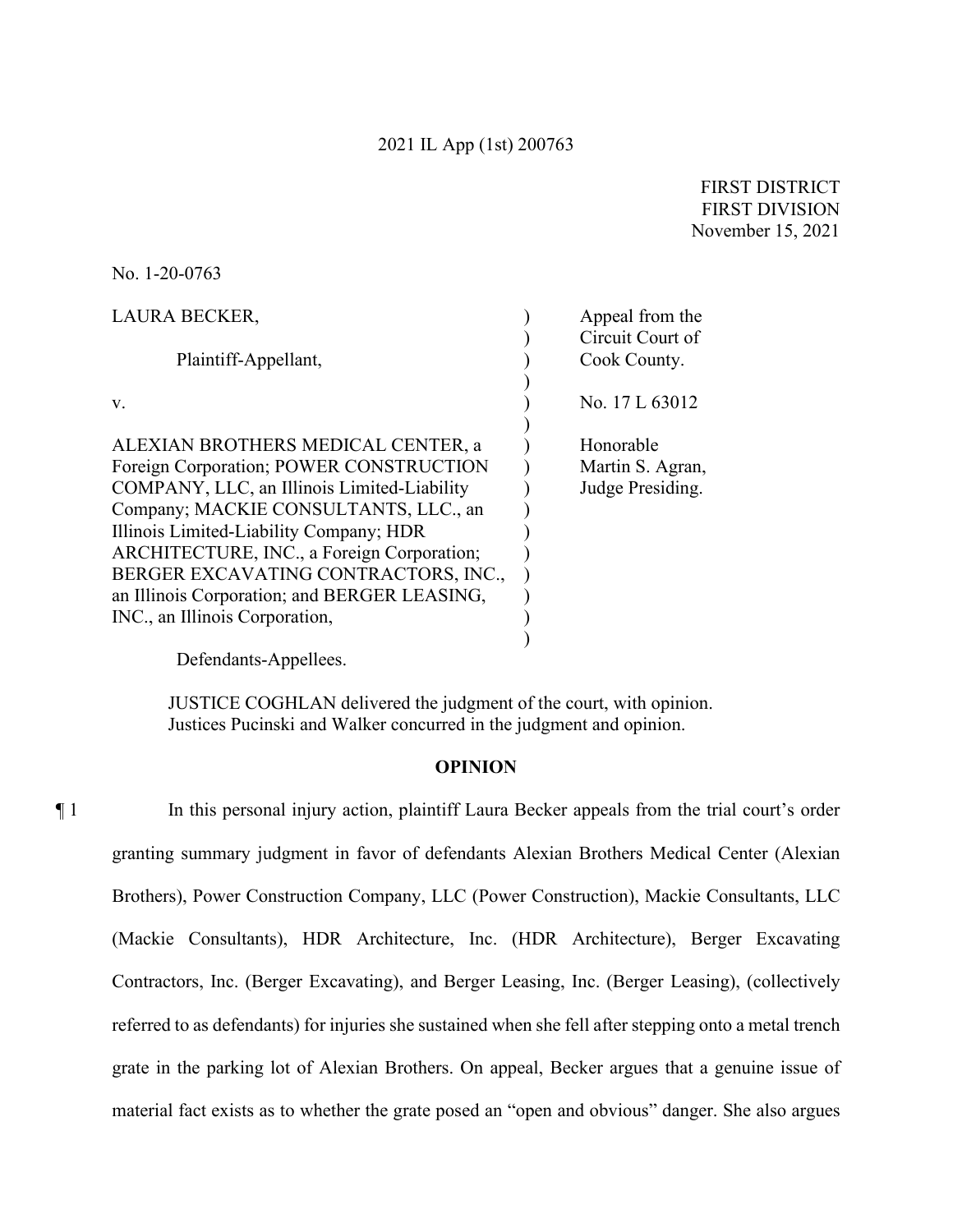that the trial court abused its discretion in denying her request for additional discovery that was needed to adequately respond to the summary judgment motion. We reverse and remand for further proceedings.

## ¶ 2 I. BACKGROUND

¶ 3 In 2008, a "Chapel Relocation Project" (project) was completed at Alexian Brothers. As part of the project, metal grates were installed over trench drains in the parking lot. Power Construction served as the project's general contractor, Mackie Consultants was the civil engineering firm, HDR Architecture was the architect, and Berger Excavating and Berger Leasing were the excavation subcontractors.

¶ 4 About seven years after the project was completed, Becker injured herself when she tripped and fell over the grate, which comprised of downward sloping gaps that varied in size from approximately three inches wide and lengths of up to seven inches. On each side of the grate was a five-inch-wide strip with a natural concrete-gray finish. Becker commenced a negligence action against Alexian Brothers, alleging that when she was "walking from the parking lot toward the front entrance \*\*\* she encountered a dangerous and defective area of pavement having improper drainage grates with large openings that created a tripping hazard for pedestrians entering and/or exiting the front entrance to" the medical center. She amended the complaint to add the remaining defendants based on their involvement with the project.

¶ 5 During her discovery deposition, Becker stated that at about 5:30 a.m. on July 29, 2015, she pulled into the parking lot at Alexian Brothers, parked her car, and began walking north through the parking lot in her open-toe sandals towards the West Tower entrance. It was still dark outside and the ground was dry but "the air was [ ] very heavy, a lot of humidity." There was a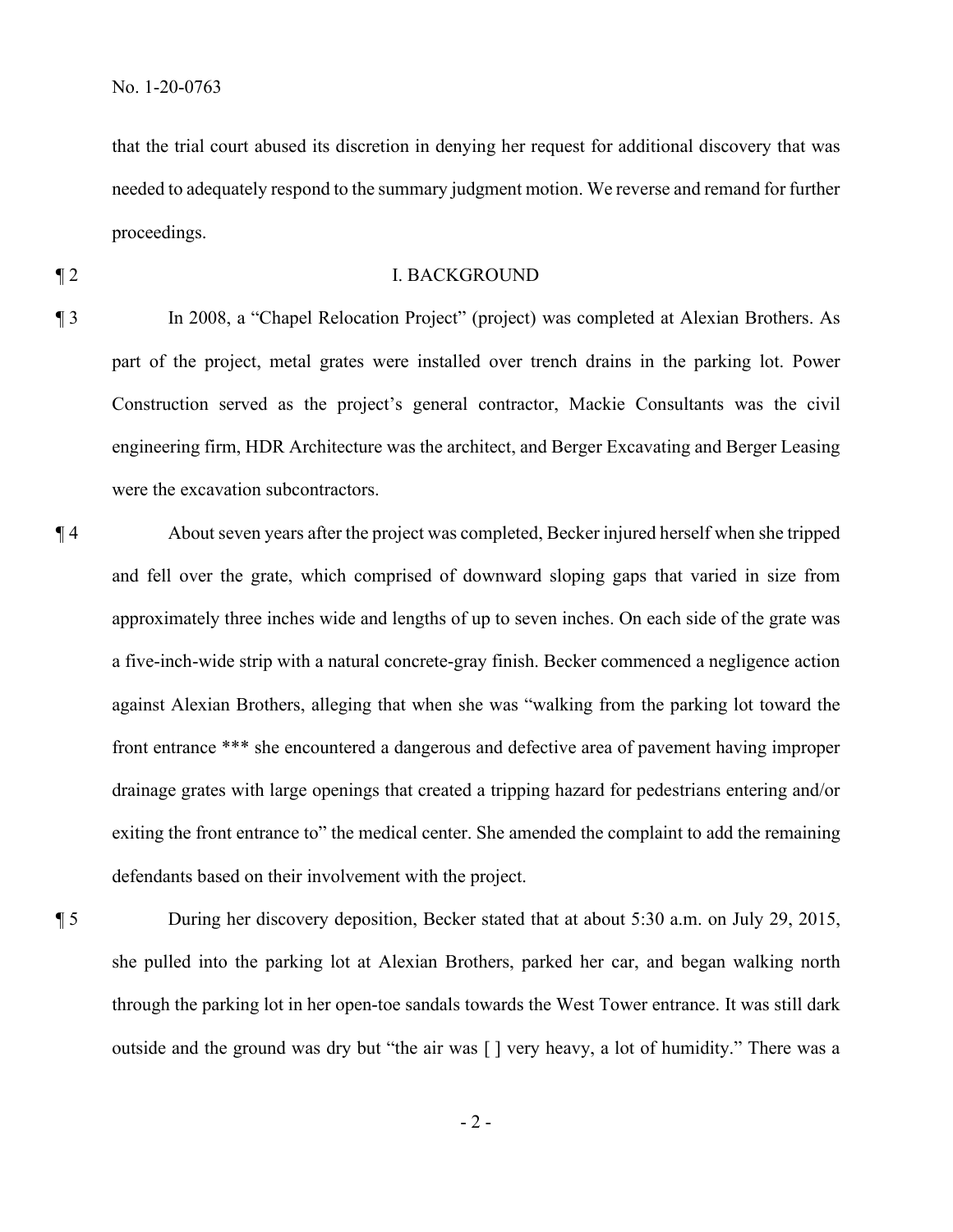No. 1-20-0763

road between the parking lot and sidewalk. As Becker approached the road, she looked both ways for cars but "[t]here were no cars in the vicinity when [she] was out there." She continued to walk but the "grate was very difficult to see." When she stepped onto the grate, her right foot got caught, causing her to fall and sustain injuries.

¶ 6 The following colloquy with defense attorneys addressed the circumstances relating to her fall:

> "Q. Am I correct that you did not have to walk over the grate to get to the entrance? A. Yes.

Q. You could have walked directly to the sidewalk without walking over the grate[?]

\*\*\*

A. Yes.

Q. So you walked on the grate. Did you think about stepping over the grate?

A. I did not—I saw the grate about one to two feet before the grate. What I saw was something rust colored, and it looked like it blended in.

Q. And what do you mean blended in?

A. The color.

\*\*\*

A. It looked like it blended into the \*\*\* asphalt.

\*\*\*

Q. \*\*\* I think you had indicated that \*\*\* within three or four feet of the grate where you fell was the first time that you noticed that there was a grate there; is that a fair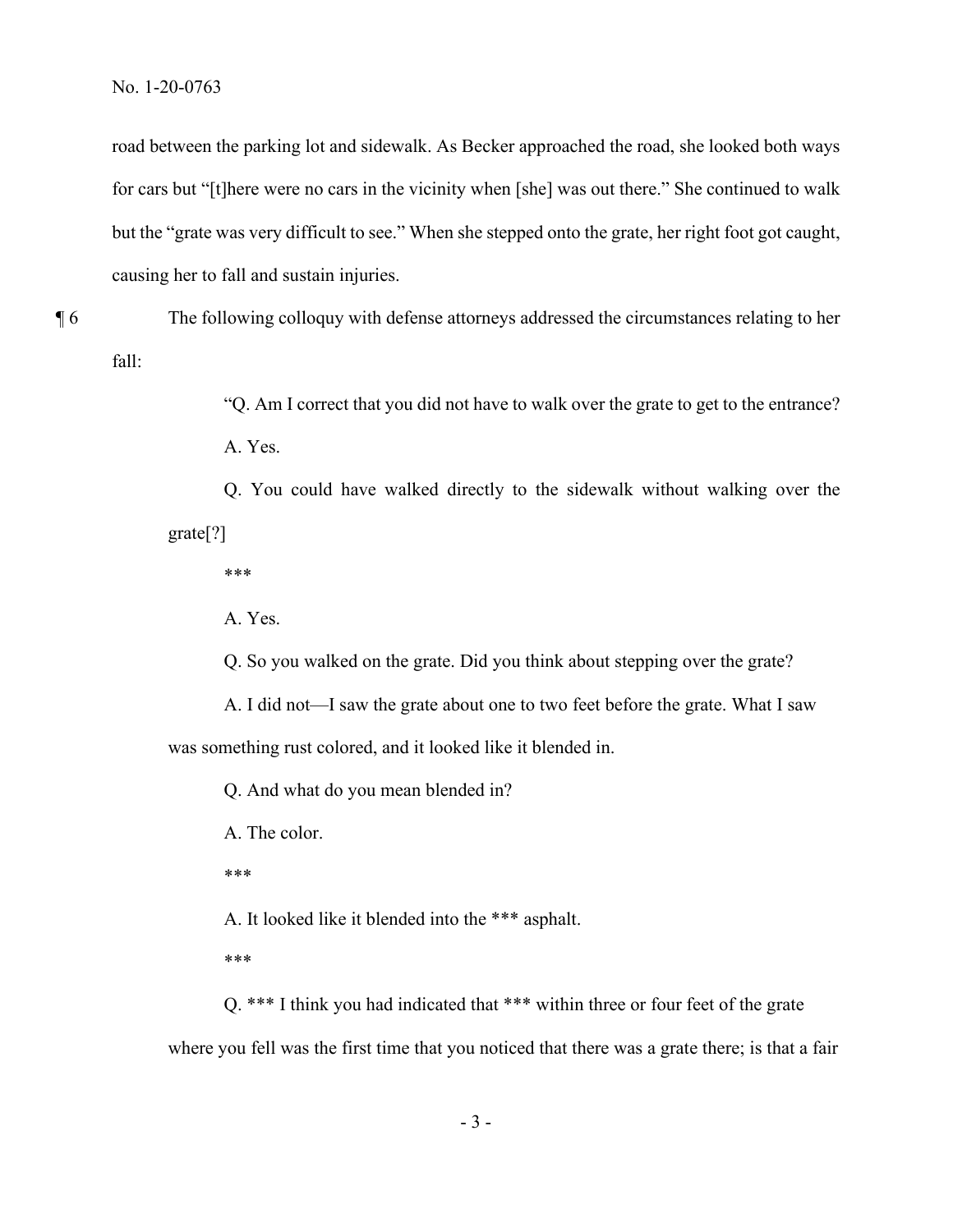statement?

\*\*\*

A. I said approximately one to three feet.

\*\*\*

Q. At that point in time, was there anything that obscured your vision of the grate?

\*\*\*

A. No.

Q. What I'm getting at is sometimes fog rolls in, you know, odd things like that. Was there anything that obscured the vision that you'd had of the trench drain?

\*\*\*

A. As I said before, the air was very humid. So that may have a little bit. And it was still somewhat dark outside.

Q. But in the step that you had right when you stepped onto the grate, you were able to see that it was indeed a grate, correct?

A. Yes."

About two years after her deposition, Becker averred in an affidavit that she "only saw the vague outline of the grate without knowing it was a grate a brief moment before [she] fell and it was rust colored and it blended in with the surrounding area and was very difficult to see due to the darkness and the weather conditions." She also averred that she "could not appreciate the danger of the grate and [she] could not see the length and width of the grate holes, and the fact that the holes angled downward instead of being flat."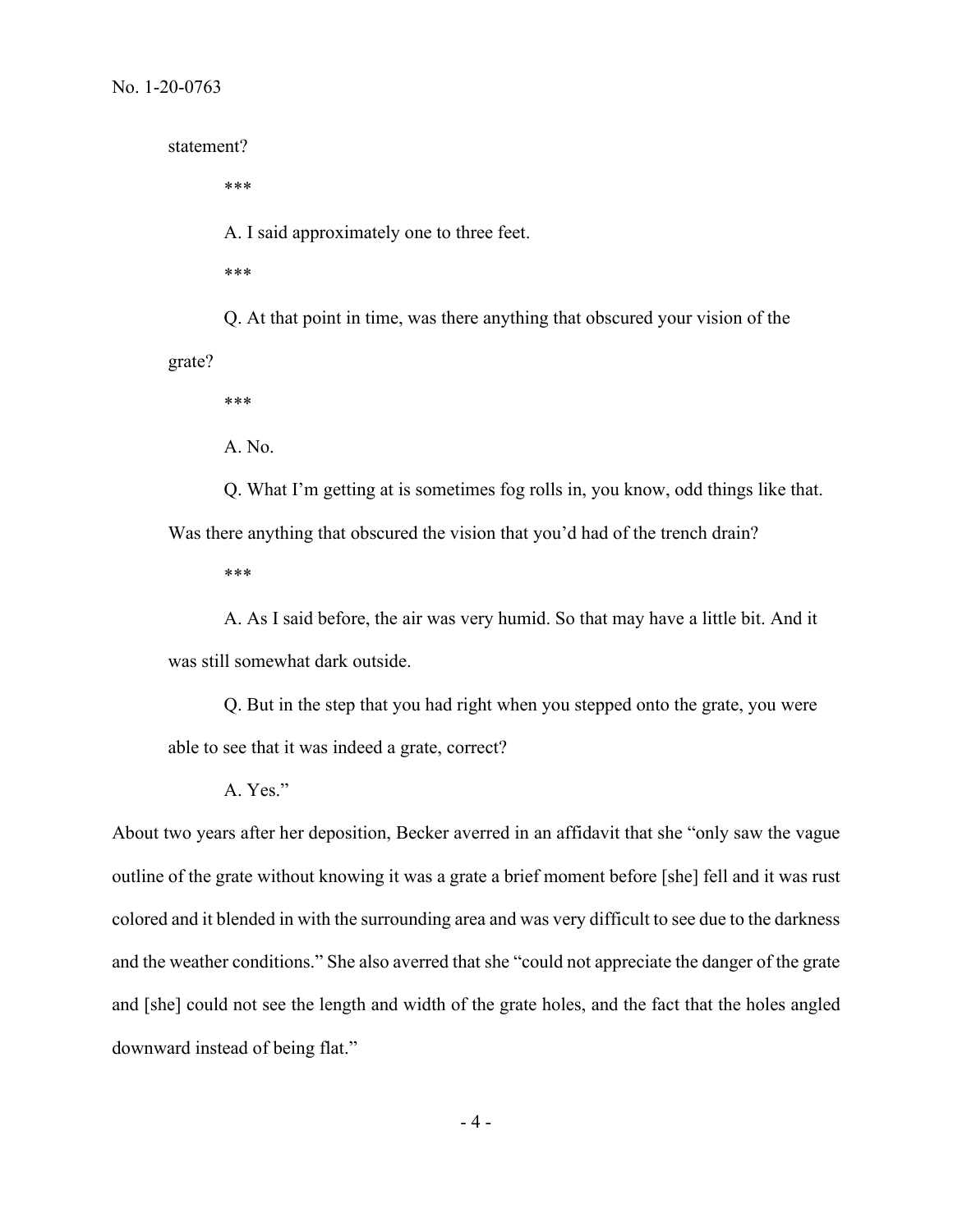¶ 7 Scott Leopold was a licensed structural engineer with 35 years of professional experience. In his affidavit, Leopold opined that the "lack of apparent contrast due to low lighting between the dark brown rust on the cast iron surface and the shaded interior of the trench camouflaged the openings in the surface of the grating." Leopold also opined that

> "[t]he dangerous condition posed by the large gaps and downward sloping vanes at subject grating would not be obvious to a reasonably cautious pedestrian confronted with the conditions that existed at the time of the occurrence. Laura Becker was confronted with conditions of dim lighting, obscuration due to high humidity or fog, lack of visual contrast of vans and slots, similarity of trench grating to decorative bands in the driveway, the downward slope of the surface of the grating away from her point of view, and a lack of warning, all in a hospital parking lot setting."

¶ 8 Paul Meyer was a project manager for Power Construction and worked on the project. At his discovery deposition, Meyer stated that he did not feel the grate was dangerous and "[y]ou see them all over Chicago like that." Robert Paluch, a civil engineer for Mackie Consultants, also worked on the project. At his discovery deposition, Paluch stated that the grates were "not a designed walkway" but used for drainage collection and "the sidewalk was designed for walking on." He also stated that "I don't know that I would be over there in the first place to step on [the grate] \*\*\* It's not where you would normally be. \*\*\* I'd get on the sidewalk and walk towards the hospital."

¶ 9 Defendants moved for summary judgment, arguing that they had no duty because the grate was an "open and obvious" condition. The trial court agreed and granted defendants' motions for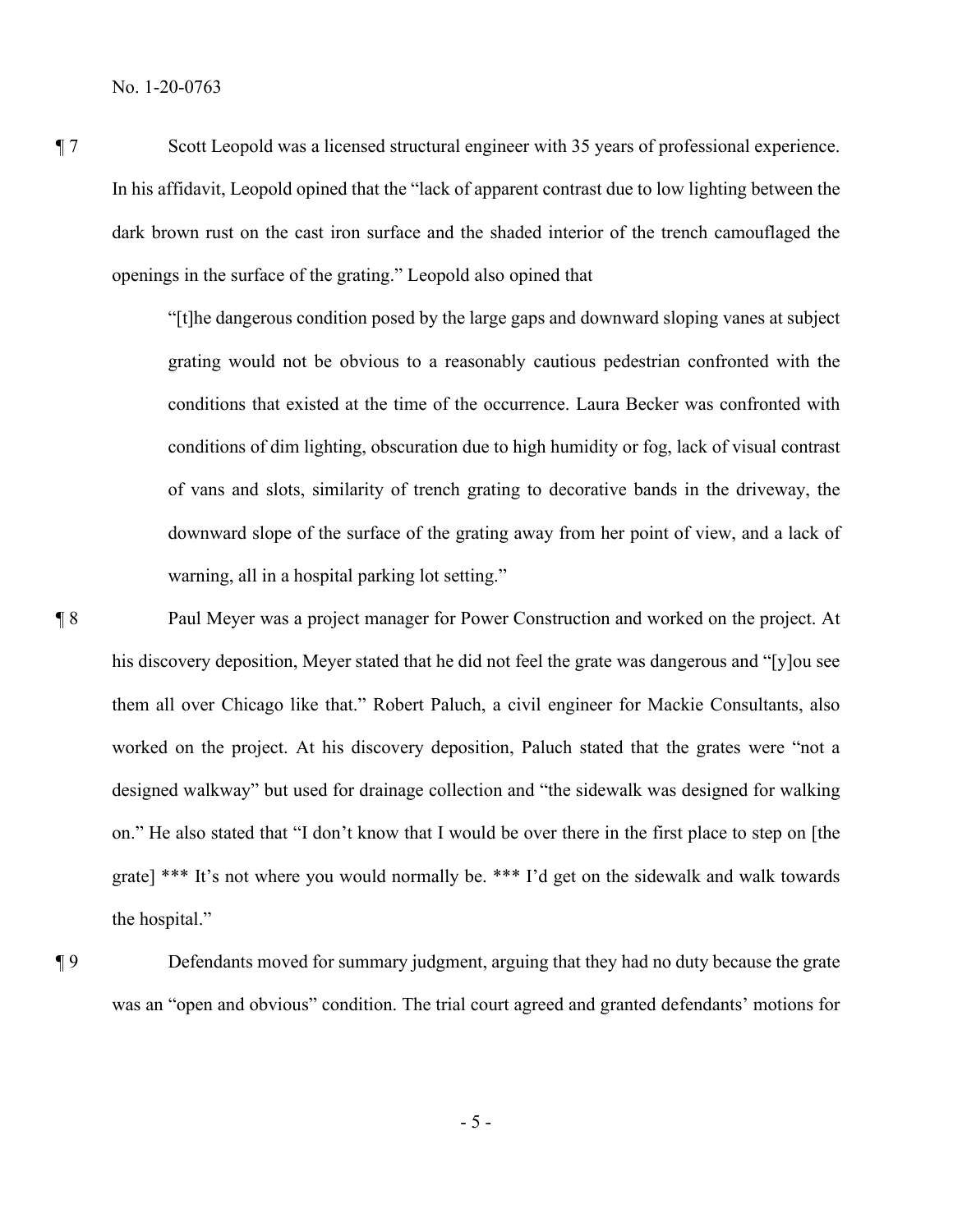summary judgment.<sup>[1](#page-5-0)</sup>

## ¶ 10 II. ANALYSIS

- ¶ 11 Becker argues that the trial court erred in granting summary judgment "based on the theory of 'open and obvious' because facts were presented that each Defendant had a duty to protect Plaintiff and others utilizing the pathway from the parking lot to the entrance of the hospital." We allowed the Illinois Trial Lawyers Association to file an *amicus curiae* brief, which advocated for a finding that the grate was not an open and obvious condition, raising mainly public policy considerations and implications of the open and obvious doctrine.
- ¶ 12 In ruling on a motion for summary judgment, the trial court must construe the pleadings, depositions, admissions, and affidavits strictly against the movant and liberally in favor of the opponent. *Beaman v. Freesmeyer*, 2019 IL 122654, ¶ 22. "On appeal from an order granting summary judgment, a reviewing court must consider whether the existence of a genuine issue of material fact should have precluded the dismissal or, absent such an issue of fact, whether summary judgment is proper as a matter of law." *Monson v. City of Danville*, 2018 IL 122486, ¶ 12. We review the trial court's summary judgment ruling *de novo*. *Dynak v. Board of Education of Wood Dale School District 7*, 2020 IL 125062, ¶ 15 (plurality opinion).
- 

¶ 13 To state a negligence cause of action, a plaintiff must plead and prove "(1) that defendants owed a duty, (2) that defendants breached the duty they owed, and (3) that the breach proximately caused the injury." *Stanphill v. Ortberg*, 2018 IL 122974, ¶ 33. If the plaintiff fails to establish any element of her claim, summary judgment for the defendant is appropriate. *Lewis v. Lead Industries* 

<span id="page-5-0"></span><sup>&</sup>lt;sup>1</sup>In its brief, Power Construction challenges the trial court's ruling denying its summary judgment motion on the basis that it was not a possessor of the land. We decline to address that issue because the trial court limited its ruling to the common issue of whether the grate was "open and obvious."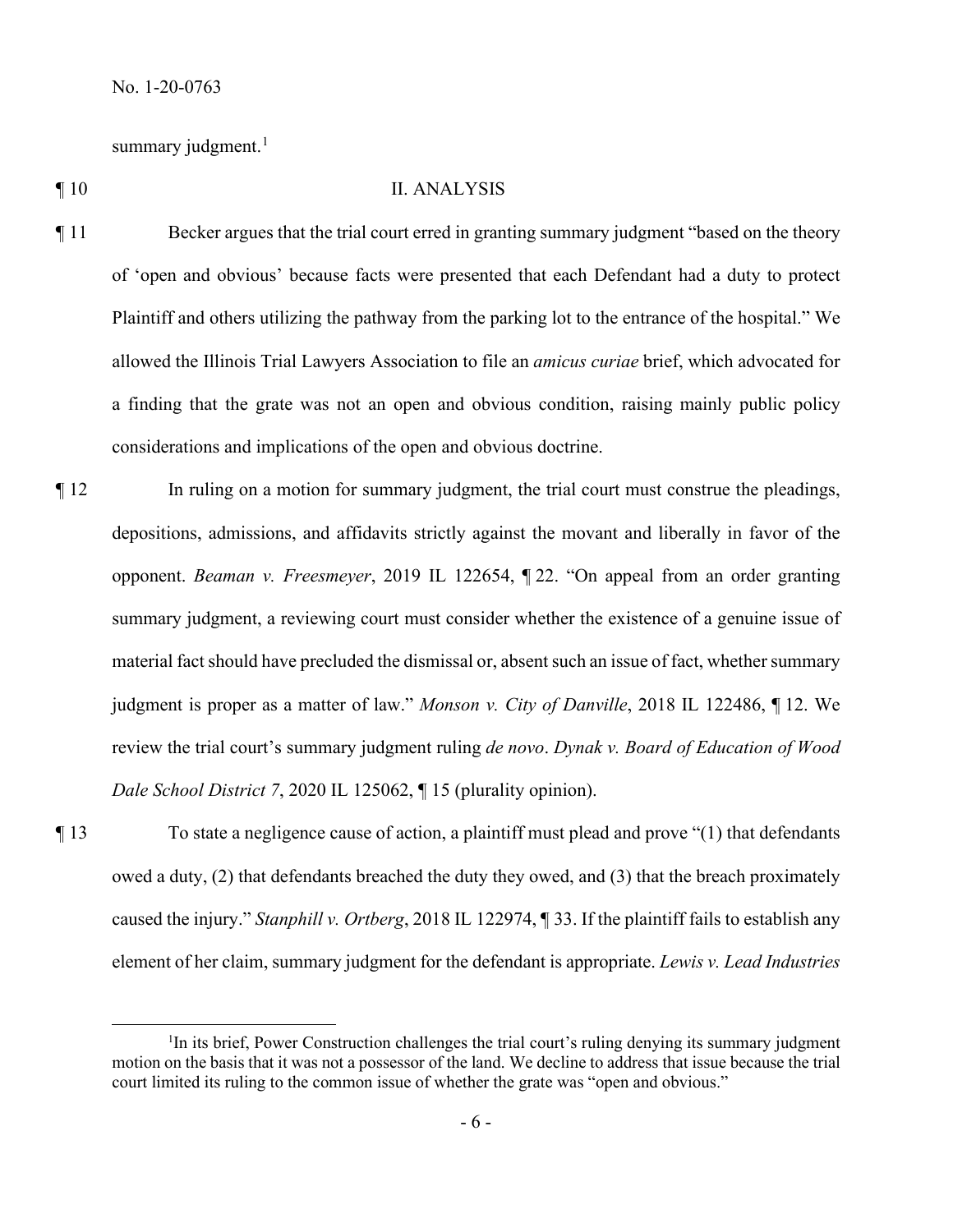No. 1-20-0763

*Ass'n*, 2020 IL 124107, ¶ 15. Becker's contentions are limited to the duty element of negligence. "The duty inquiry focuses on whether the plaintiff and the defendant stood in such a relationship to one another that the law imposed upon the defendant an obligation of reasonable conduct for the benefit of the plaintiff." *Bogenberger v. Pi Kappa Alpha Corp.*, 2018 IL 120951, ¶ 22. "Whether a duty exists is a question of law for the court to decide." *Id.* ¶ 21.

¶ 14 "In Illinois, the open and obvious doctrine is an exception to the general duty of care owed by a landowner." *Park v. Northeast Illinois Regional Commuter R.R. Corp.*, 2011 IL App (1st) 101283, ¶ 12. " 'Obvious' means that 'both the condition and the risk are apparent to and would be recognized by a reasonable man, in the position of the visitor, exercising ordinary perception, intelligence, and judgment.' " *Bruns v. City of Centralia*, 2014 IL 116998, ¶ 16 (quoting Restatement (Second) of Torts § 343A cmt. b, at 219 (1965)). "When a condition is deemed open and obvious, the likelihood of injury is generally considered slight as it is assumed that people encountering potentially dangerous conditions that are open and obvious will appreciate and avoid the risks." *Park*, 2011 IL App (1st) 101283, ¶ 12; *Bucheleres v. Chicago Park District*, 171 Ill. 2d 435, 448 (1996); *Ward v. K Mart Corp.*, 136 Ill. 2d 132, 148 (1990). The determination of whether a condition is open and obvious is based on an objective standard. *Foy v. Village of La Grange*, 2020 IL App (1st) 191340, ¶ 21.

- ¶ 15 Becker argues that the trial court improperly decided whether the grate was an open and obvious condition as a question of law rather than a question of fact. Based on our review of the record, we agree.
- ¶ 16 In this case, construing the affidavits, deposition testimony, and photographs in the light most favorable to Becker, it is not clearly evident whether the rust-colored "camouflaged" metal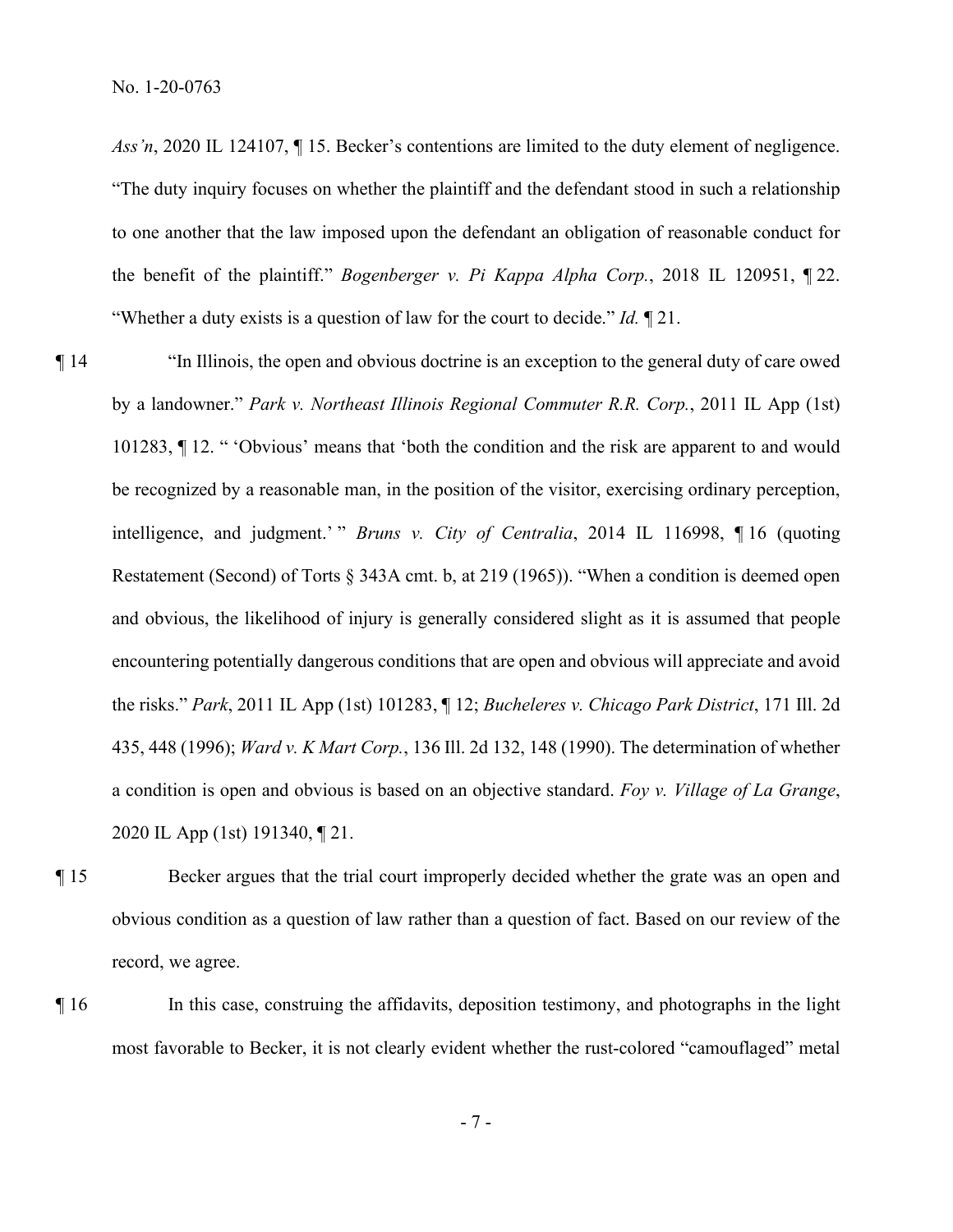trench grate with downward sloping gaps presented an open and obvious hazard to a reasonable person exercising perception, intelligence, and judgment. See *Bruns*, 2014 IL 116998, ¶ 16 (objective standard applies). We believe the pleadings and the documents attached reveal a genuine issue of material fact concerning the visibility in dim lighting, not of the grate, but of the downward sloping gaps where Becker's right foot got caught. See *Barrett v. FA Group, LLC*, 2017 IL App (1st) 170168, ¶¶ 35, 37 (question of fact concerning the size and depth of the pothole that was in an area of dim lighting); *Alqadhi v. Standard Parking, Inc.*, 405 Ill. App. 3d 14, 18 (2010) (engineer's opinion that "the lack of contrast paint 'disguised' the change in vertical elevation between the parking lot and the curb, creating an impermissible tripping hazard that was 'not obvious' " raised a dispute about the physical nature of the condition); *Duffy v. Togher*, 382 Ill. App. 3d 1, 6, 8 (2008) (genuine issue of material fact as to whether the unusual floor that created a deceptive impression of depth was "an accident waiting to happen"); *Buchaklian v. Lake County Family Young Men's Christian Ass'n*, 314 Ill. App. 3d 195, 202 (2000) (question of fact as to whether the condition of the mat was open and obvious based on its size, the lack of significant color contrast between the defect and the surrounding mat, and the short time the plaintiff had to discover the defect as she took a few steps towards the mat before falling).

¶ 17 The cases defendants cite are distinguishable. In *Bruns*, 2014 IL 116998, ¶¶ 4, 9, the plaintiff repeatedly noticed the crack in the sidewalk, and the parties agreed that the sidewalk defect was open and obvious as a matter of law. In *Foy*, 2020 IL App (1st) 191340, ¶¶ 3, 23, the plaintiff admitted that the raised sidewalk deviation was readily visible. In *Ballog v. City of Chicago*, 2012 IL App (1st) 112429,  $\P$  3, 31, the plaintiff fell over an unfilled gap in the street but "the physical nature of the condition where she fell did not differ from the condition that she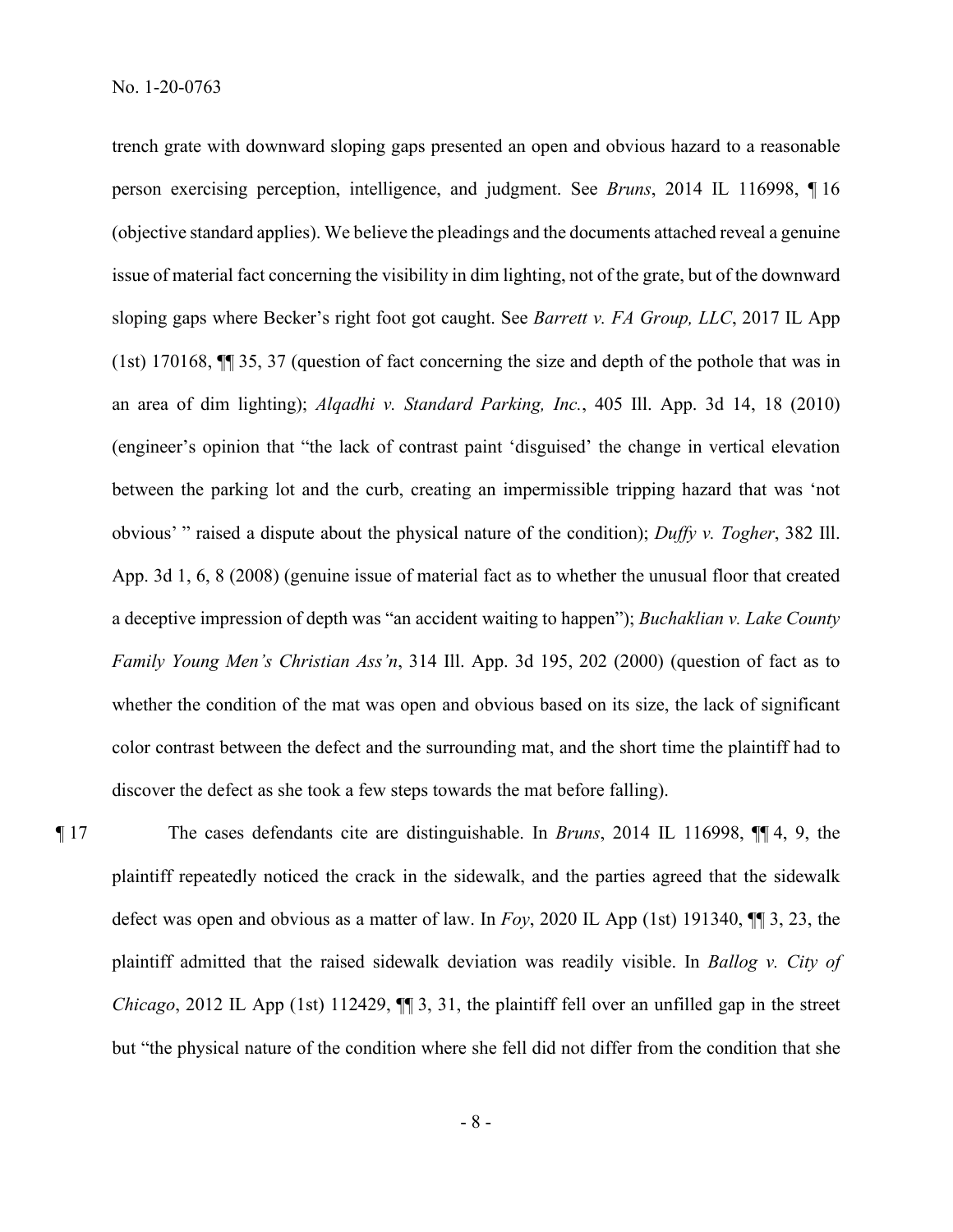was able to safely traverse on the opposite side of the street." Unlike those cases, Becker had not previously encountered the same defect and disputes the visibility of the downward sloping gaps of the metal grate.

¶ 18 Here, reasonable minds could conclude that the metal trench grate with downward sloping gaps that "blended in" did not present an open and obvious hazard because the gaps of varying sizes were not visible in dim lighting. Reasonable minds could also conclude that the grate did present an open and obvious hazard, but pedestrians would be distracted by looking for oncoming vehicles on the roadway. See *Barrett*, 2017 IL App (1st) 170168, ¶ 36 (whether the plaintiff should have used the sidewalk was not a relevant consideration because the court was tasked with determining whether a genuine issue of material fact existed but not to try a question of fact). Because reasonable minds could disagree on whether the downward sloping gaps of the metal trench grate were visible and an open and obvious hazard, the appropriate arbitrator of that issue is the trier of fact. See *Buchaklian*, 314 Ill. App. 3d at 203 ("summary judgment is not proper when reasonable minds could differ as to whether a condition was open and obvious"); *Adams v. Northern Illinois Gas Co.*, 211 Ill. 2d 32, 43 (2004) (summary judgment "is a drastic means of disposing of litigation and, therefore, should be allowed only when the right of the moving party is clear and free from doubt"). Therefore, we reverse the grant of summary judgment in favor of defendants. Based on our decision, we need not address the applicability of the distraction exception to the open and obvious rule, weigh the traditional four duty factors, or decide whether the trial court abused its discretion in denying Becker's discovery requests.

## ¶ 19 III. CONCLUSION

¶ 20 The trial court's ruling granting summary judgment in favor of defendants on the issue of

- 9 -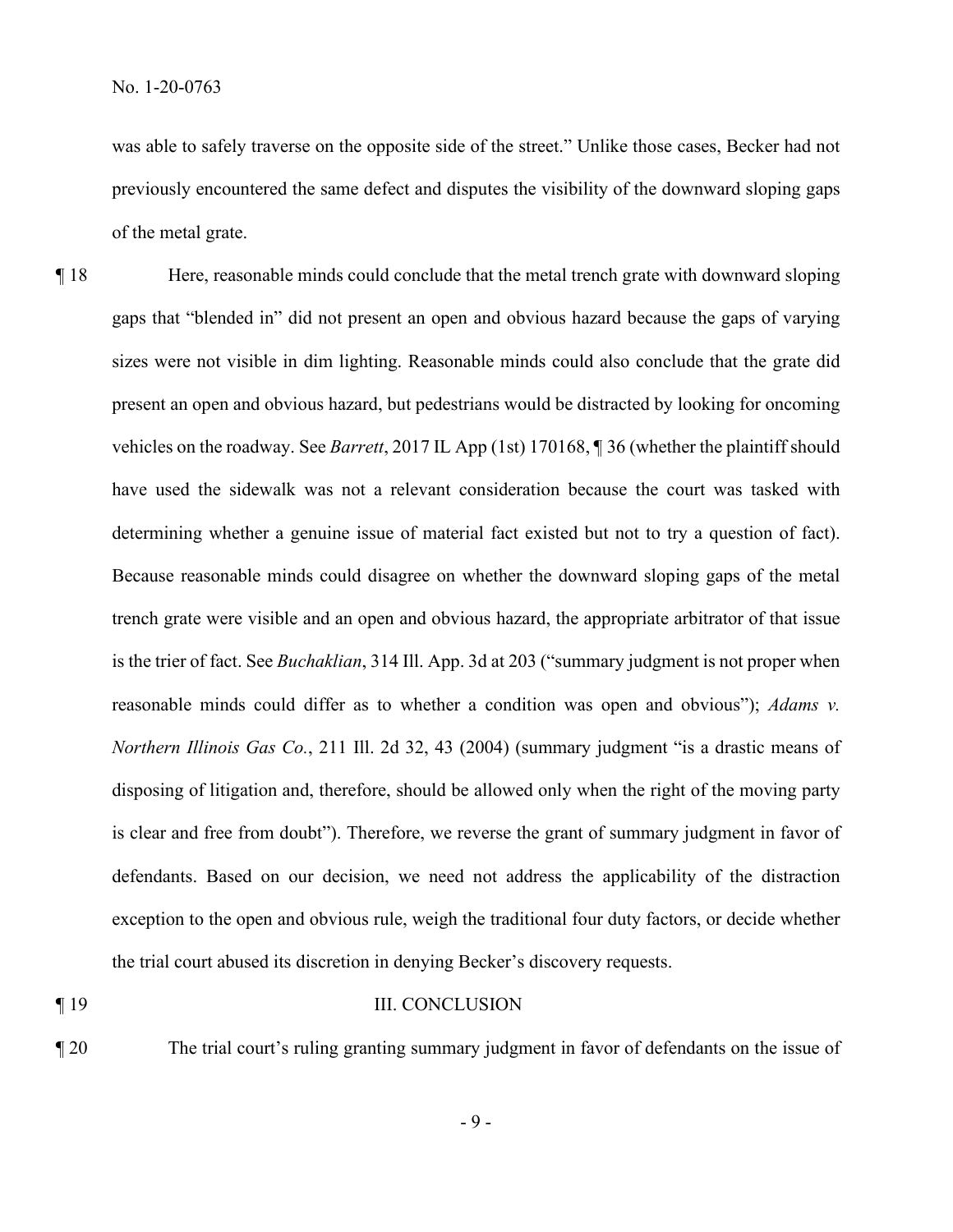No. 1-20-0763

"open and obvious" is reversed, and we remand for further proceedings.

¶ 21 Reversed and remanded.